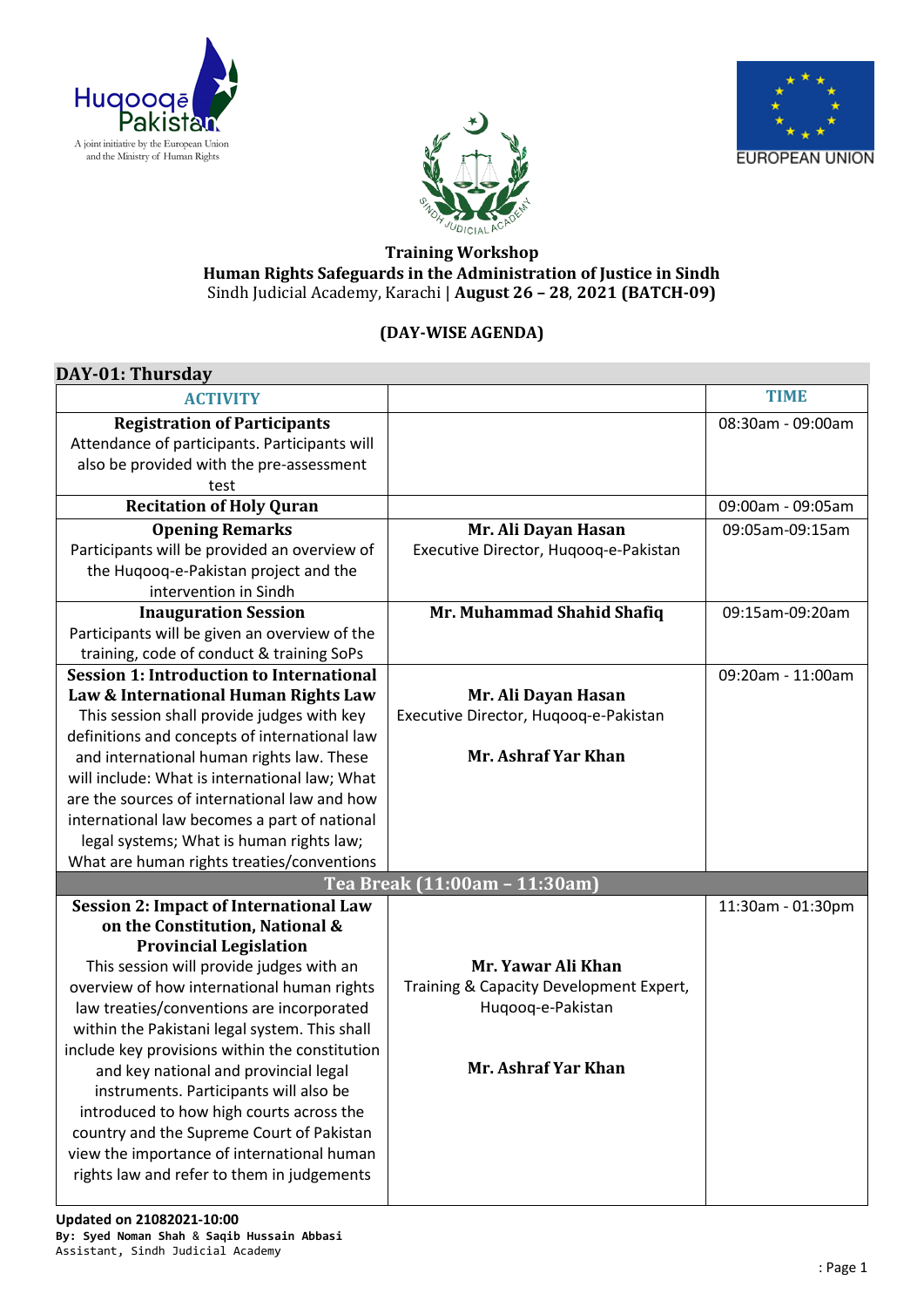| Lunch/Prayer Break (01:30pm - 02:30pm)                                                                                            |                                         |                     |
|-----------------------------------------------------------------------------------------------------------------------------------|-----------------------------------------|---------------------|
| <b>Session 3: Concepts of Human Rights</b><br>This session will focus Human Rights in                                             | Mr. Muhammad Shahid Shafiq              |                     |
| Islamic & Western Jurisprudence and provide<br>a detailed overview of human rights protection<br>provided for in the constitution | Mr. Ashraf Yar Khan                     | $02:30$ pm - 4:30pm |
|                                                                                                                                   | Mr. Yawar Ali Khan                      |                     |
|                                                                                                                                   | Training & Capacity Development Expert, |                     |
|                                                                                                                                   | Hugoog-e-Pakistan                       |                     |

| DAY-02: Friday                                                                                                                                                                                                                                                                                                                                                                                                                                                                                                                                                                                                                                                                                         |                                                                                                                                                                                                                                                                                                                                                                                                                                                                                                                             |                                       |
|--------------------------------------------------------------------------------------------------------------------------------------------------------------------------------------------------------------------------------------------------------------------------------------------------------------------------------------------------------------------------------------------------------------------------------------------------------------------------------------------------------------------------------------------------------------------------------------------------------------------------------------------------------------------------------------------------------|-----------------------------------------------------------------------------------------------------------------------------------------------------------------------------------------------------------------------------------------------------------------------------------------------------------------------------------------------------------------------------------------------------------------------------------------------------------------------------------------------------------------------------|---------------------------------------|
| <b>ACTIVITY</b>                                                                                                                                                                                                                                                                                                                                                                                                                                                                                                                                                                                                                                                                                        |                                                                                                                                                                                                                                                                                                                                                                                                                                                                                                                             | <b>TIME</b>                           |
| <b>Recitation of the Holy Quran</b>                                                                                                                                                                                                                                                                                                                                                                                                                                                                                                                                                                                                                                                                    |                                                                                                                                                                                                                                                                                                                                                                                                                                                                                                                             | 08:30am - 08:35am                     |
| Day 1 Recap:<br>Participants will be given a recap of the<br>thematic areas<br>covered during the first day of the training.                                                                                                                                                                                                                                                                                                                                                                                                                                                                                                                                                                           | Mr. Muhammad Shahid Shafiq                                                                                                                                                                                                                                                                                                                                                                                                                                                                                                  | 08:35am - 08:45am                     |
| <b>Session 4: Application of Human Rights</b><br>within the Criminal Justice System of<br><b>Pakistan</b><br>This session will provide judges with in-depth<br>training on how human rights is reflected<br>within the criminal justice system. It shall<br>provide judges with the knowledge on how<br>to adopt a human rights approach to: Arrest<br>& detention; Remand; Bail<br><b>Session 5: Role of Trial Courts in the</b><br><b>Context of Human Rights</b><br>The module shall further provide judges with<br>information on how human rights affects fair<br>trial. Specific importance shall be given to:<br>Proper legal assistance; Dispensation of<br>Justice; Administration of Justice | Ms. Khadija Ali<br>Training and Capacity Development Expert,<br>Huqooq-e-Pakistan<br>Mr. Ali Dayan Hasan<br>Executive Director, Huqooq-e-Pakistan<br>Mr. Yawar Ali Khan<br>Training & Capacity Development Expert,<br>Huqooq-e-Pakistan<br>Mr. Muhammad Shahid Shafiq<br>Senior Faculty Member,<br>Sindh Judicial Academy<br>Ms. Khadija Ali<br>Training and Capacity Development Expert,<br>Huqooq-e-Pakistan<br><b>Barrister Syed Shahbal Ali</b><br>Human Rights & Criminal Justice, Junior Expert,<br>Huqooq-e-Pakistan | 08:45am - 10:00am<br>10:00am -11:30am |
|                                                                                                                                                                                                                                                                                                                                                                                                                                                                                                                                                                                                                                                                                                        | Tea (11:30am-11:45 am)                                                                                                                                                                                                                                                                                                                                                                                                                                                                                                      |                                       |
| Session 6: Sensitisation of Judges &<br><b>Prosecutors</b><br>This session will focus on sensitizing<br>participants with respect to Gender, rights of<br>disabled persons & children                                                                                                                                                                                                                                                                                                                                                                                                                                                                                                                  | Mr. Yawar Ali Khan<br>Training & Capacity Development Expert,<br>Huqooq-e-Pakistan<br>Ms. Khadija Ali<br>Training and Capacity Development Expert,<br>Huqooq-e-Pakistan                                                                                                                                                                                                                                                                                                                                                     | 11:45am - 1:30pm                      |
|                                                                                                                                                                                                                                                                                                                                                                                                                                                                                                                                                                                                                                                                                                        | Lunch/Prayer Break (01:30pm - 02:30pm)                                                                                                                                                                                                                                                                                                                                                                                                                                                                                      |                                       |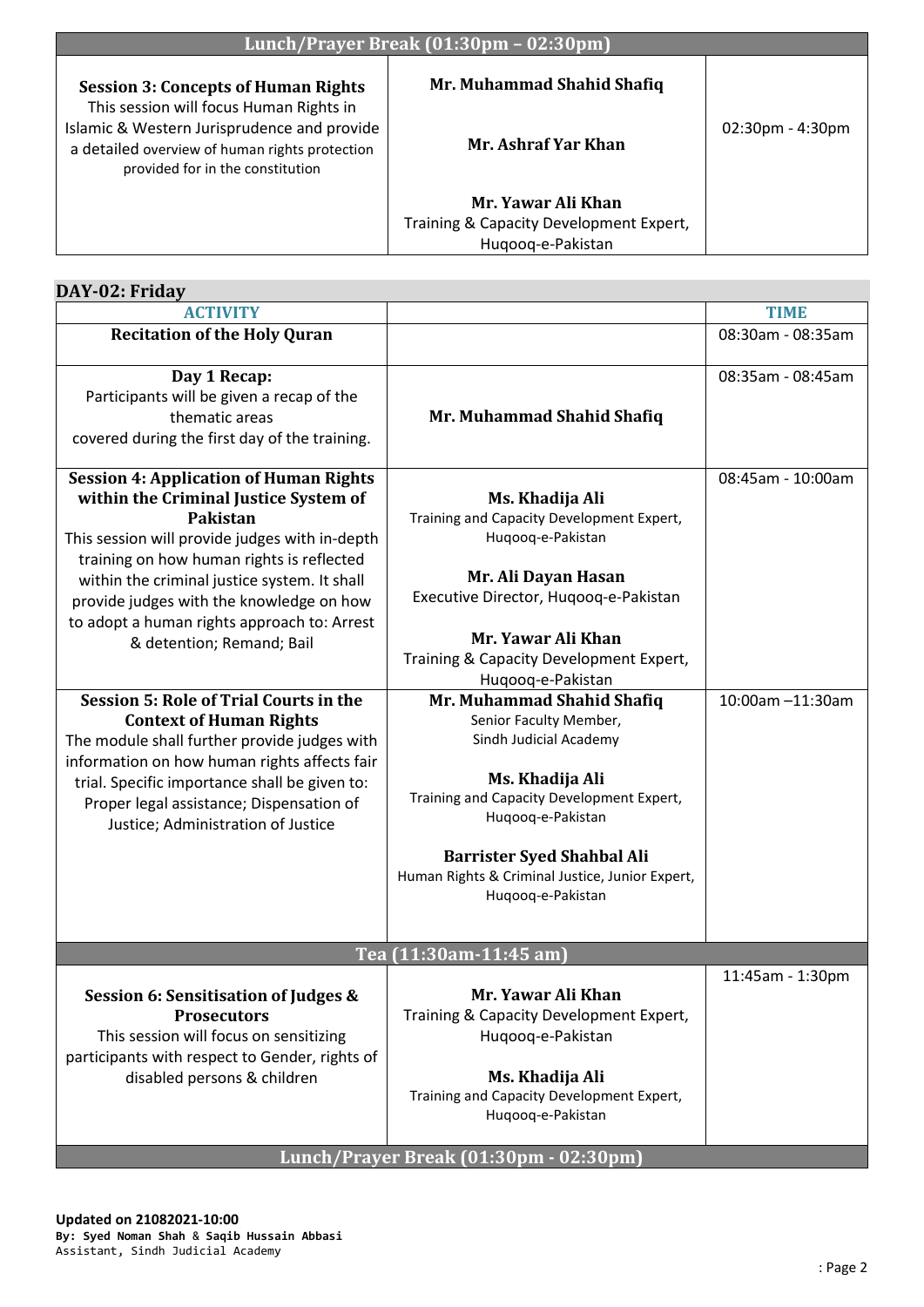| <b>Session 7: Application of Human Rights</b><br>within the Criminal Justice System of<br>Pakistan<br>This session will provide judges with in-depth<br>training on how human rights is reflected<br>within the criminal justice system. It shall<br>provide judges with the knowledge on how<br>to adopt a human rights approach to: Arrest<br>& detention; Remand; Bail | Mr. Justice Abdul Rasool Memon | $02:30$ pm - 4:30pm |
|---------------------------------------------------------------------------------------------------------------------------------------------------------------------------------------------------------------------------------------------------------------------------------------------------------------------------------------------------------------------------|--------------------------------|---------------------|
|                                                                                                                                                                                                                                                                                                                                                                           |                                |                     |

| DAY-03: Saturday                                                                                                                                                                                                                                                                                                      |                                                                                                                                                   |                   |
|-----------------------------------------------------------------------------------------------------------------------------------------------------------------------------------------------------------------------------------------------------------------------------------------------------------------------|---------------------------------------------------------------------------------------------------------------------------------------------------|-------------------|
| <b>ACTIVITY</b>                                                                                                                                                                                                                                                                                                       |                                                                                                                                                   | <b>TIME</b>       |
| <b>Recitation of the Holy Quran</b>                                                                                                                                                                                                                                                                                   |                                                                                                                                                   | 08:30am - 08:35am |
| Day 2 Recap:<br>Participants will be given a recap of the thematic<br>areas covered during the second day of the<br>training                                                                                                                                                                                          | Mr. Muhammad Shahid Shafiq                                                                                                                        | 08:35am - 08:45am |
| <b>Session 8: How to Protect and Facilitate</b><br><b>Victims &amp; Witnesses during Trial</b><br>This module shall look at international standards<br>and national provisions on how the justice<br>system can aid in the protection of victims and<br>witnesses (with a focus on women & juveniles)                 | Mr. Justice Abdul Rasool Memon<br>Former Judge High Court of Sindh                                                                                | 08:45am -10:00am  |
| <b>Session 8(Cont): How to Protect and</b><br><b>Facilitate Victims &amp; Witnesses during</b><br><b>Trial</b><br>This module shall look at international standards<br>and national provisions on how the justice<br>system can aid in the protection of victims and<br>witnesses (with a focus on women & juveniles) | Ms. Khadija Ali<br>Training and Capacity Development Expert,<br>Huqooq-e-Pakistan<br>Mr. Ali Dayan Hasan<br>Executive Director, Huqooq-e-Pakistan | 10:00am -11:30am  |
|                                                                                                                                                                                                                                                                                                                       | Tea Break (11:30am-11:45am)                                                                                                                       |                   |
| <b>Session 9: How to Incorporate Human</b><br><b>Rights Principles in Judgement Writing</b><br>Through this module, participants shall be<br>engaged in exercises which focus on<br>incorporating human rights principals within their<br>judgements                                                                  | Mr. Faisal Siddiqui<br>Advocate, Supreme Court of Pakistan                                                                                        | 11:45am - 1:30pm  |
| Lunch/Prayer Break (01:30pm - 02:15pm)                                                                                                                                                                                                                                                                                |                                                                                                                                                   |                   |
| <b>Session 9 (Cont): Responses of superior</b><br>judiciary on the<br><b>Trial Courts Orders and Judgments</b>                                                                                                                                                                                                        | Mr. Salahuddin Ahmed,<br>President Sindh High Court Bar<br>Association<br>Advocate, Supreme Court of Pakistan                                     | 02:15pm - 03:30pm |
| <b>Post-Training Assessment</b>                                                                                                                                                                                                                                                                                       |                                                                                                                                                   | 03:30pm-4:00pm    |
| <b>Concluding Remarks &amp; Certificate</b><br><b>Distribution</b>                                                                                                                                                                                                                                                    | Honourable Mr. Justice Nadeem<br><b>Akhtar</b><br>Judge, Sindh High Court/Director General Sindh<br><b>Judicial Academy</b>                       | 04:00pm - 04:30pm |

I